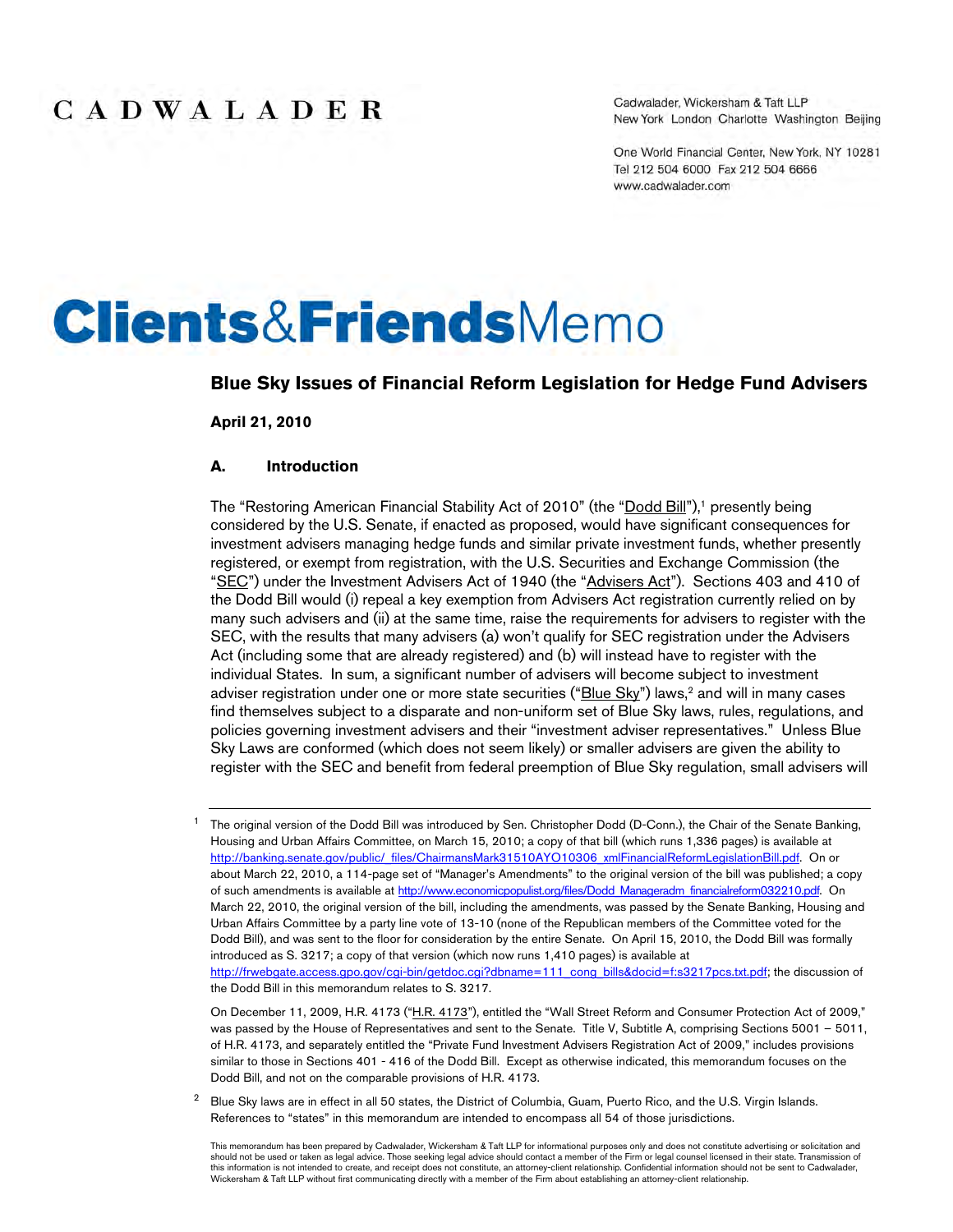### **Clients&FriendsMemo**

face substantial additional expenses and potential problems in attempting to comply with these state laws.

#### **B. The Dodd Bill**

Title IV of the Dodd Bill (Sections 401 – 416)—which is also separately entitled the "Private Fund Investment Advisers Registration Act of 2010" (the "PFIARA")—includes a number of provisions with implications for investment advisers to hedge funds and other private investment funds, both as regards compliance with the Advisers Act and Blue Sky laws.

Section 402(a) of the Dodd Bill would add a new defined term, "private fund,"3 which would mean an investment fund that is excepted from the definition of the term "investment company" in the Investment Company Act of 1940 (the "Company Act"), by reason of the exceptions in Company Act  $\S$ § 3(c)(1) or 3(c)(7), which are the provisions that hedge funds, private equity funds and other investment funds commonly rely upon. These funds are referred to as "Private Funds," and their investment advisers as "Private Fund Advisers." PFIARA then goes on to add to, or amend a number of provisions in, the Advisers Act, to substantially increase the regulation of Private Fund Advisers (and, indirectly, the Private Funds they advise) under the Advisers Act.<sup>4</sup>

As the most significant starting matter, Section 403 of the Dodd Bill would expand the potential scope of registration under the Advisers Act by generally eliminating the exemption that is available for advisers with fewer than 15 clients in a calendar year,<sup>5</sup> except that the exemption would continue to be available to certain "foreign private advisers."<sup>6</sup> A "foreign private adviser" would be covered by the exemption if it: (a) has no place of business in the United States, (b) has fewer than 15 clients who are domiciled in or residents of the United States, (c) has less than \$25 million of aggregate assets under management attributable to clients in the US and to investors in the US in Private Funds advised by the adviser (the SEC may, however, set a higher amount of assets under management by rule), (d) doesn't hold itself out generally to the public as an investment adviser, and (e) doesn't act as an investment adviser to an investment company registered under the Company Act or to a company which has elected to be a "business development company" pursuant to Company Act § 54.

Accordingly, by the Dodd Bill's elimination of the current exemption in Advisers Act § 203(b)(3), unless a Private Fund Adviser previously relying on that exemption can find another exemption from

<sup>&</sup>lt;sup>3</sup> This definition would be set forth in new Section 202(a)(29) of the Advisers Act.

Sections 407 and 408 of the Dodd Bill would add new registration exemptions for investment advisers to venture capital and private equity funds, while Section 409 of the Dodd Bill would authorize the SEC to define certain "family offices" as being excepted from the definition of "investment adviser" in Advisers Act § 202(a)(11). This memorandum does not address such advisers.

 $5$  See Advisers Act § 203(b)(3). At present, Section 203(b)(3) exempts an adviser from registration if it: (a) has fewer than 15 clients during the preceding 12 months, (b) doesn't hold itself out generally to the public as an investment adviser, and (c) doesn't act as an investment adviser to any investment company registered under the Company Act or to a company which has elected to be a "business development company" pursuant to Company Act § 54.

 $6$  Section 402(a) of the Dodd Bill would define "foreign private adviser" in new Section 202(a)(30) of the Advisers Act.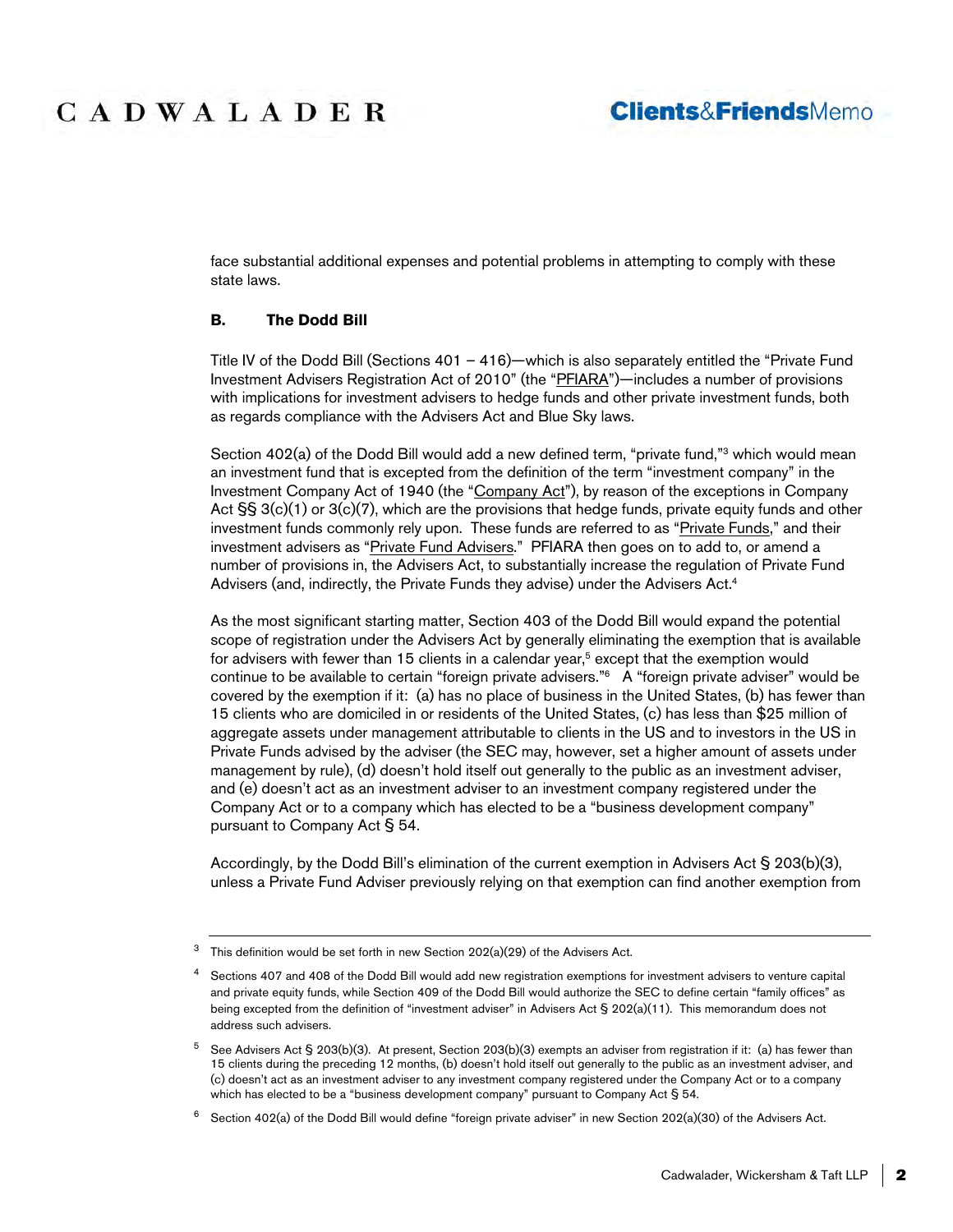registration, it will become subject to registration with the SEC under the Advisers Act—assuming, of course, that it is eligible to register. The current minimum threshold for SEC registration is \$25 million of assets under management; Section 410 of the Dodd Bill would increase the threshold to \$100 million of assets under management.<sup>7</sup> Thus, while a Private Fund Adviser might lose its exemption from Advisers Act registration, it still may not qualify for registration under the Advisers Act, with potential adverse consequences under Blue Sky laws, as described below.

### **C. Current Law Governing Notice Filings by, or Registration of, Investment Advisers under Blue Sky Laws**

In the National Securities Markets Improvement Act of 1996 ("NSMIA"),<sup>8</sup> Congress established a bifurcated system of investment adviser regulation between the SEC and the states, replacing the prior arrangement whereby the SEC and states had equal regulatory authority over investment advisers. Under NSMIA, Blue Sky law provisions requiring the registration, licensing or qualification (any such requirements is referred to as a "registration") of investment advisers or supervised persons of investment advisers were preempted, both with regard to advisers registered under Advisers Act § 203 (as well as for persons excepted from the definition of "investment adviser" under Advisers Act § 202(a)(11)).<sup>9</sup>

Pursuant to Section 307 of NSMIA,<sup>10</sup> however, states were authorized to require SEC-registered advisers to make simple "notice filings." These filings were limited to (a) documents filed with the SEC (*i.e*., Part I of Form ADV), (b) a consent to service of process, and (c) most importantly, a filing fee. In addition, states were authorized to require registration of any "supervised person" of an SEC-registered adviser as an "investment adviser representative," provided that person has a "place of business" located within the state.<sup>11</sup> However, States were not permitted to impose any substantive requirements on SEC-registered advisers in connection with such notice filings. Thus, SEC-registered advisers enjoy distinct privileges under Blue Sky laws, as contrasted with advisers which aren't so registered.

- Public Law 104-290 (Oct. 11, 1996). Title III of NSMIA, Sections 301 308, is separately entitled the "Investment Advisers Supervision Coordination Act."
- See Advisers Act § 203A(b)(1)(A) and (B), as added by Section 303(a) of NSMIA. Among others, Advisers Act § 202(a)(11) excepts from the definition of "investment adviser" a bank or bank holding company, other than one advising a registered investment company or providing advice through a separate department or division; a lawyer or accountant providing advice solely incidental to the practice of his profession; and a broker or dealer providing advice solely incidental to his broker or dealer business and who receives no special compensation for such advice.
- <sup>10</sup> For some inexplicable reason, Section 307 was not codified into the Advisers Act nor as any other provision of the United States Code.
- $11$  See Advisers Act § 203A(b)(1)(A). The terms "investment adviser representative" and "place of business" are defined in Advisers Act Rule 203A-3(a) and (b), respectively. At present, subject to certain exceptions or exemptions, all states, other than Wyoming, require notice filings for SEC-registered advisers, and most states require registration of "investment adviser representatives" of SEC-registered advisers, to the extent permitted by the Advisers Act.

 $7$  Section 410 of the Dodd Bill would also add a new Section 203A(a)(1)(C) to the Advisers Act, authorizing registration of an adviser to a company which has elected to be a "business development company" pursuant to Company Act § 54, irrespective of that company's assets.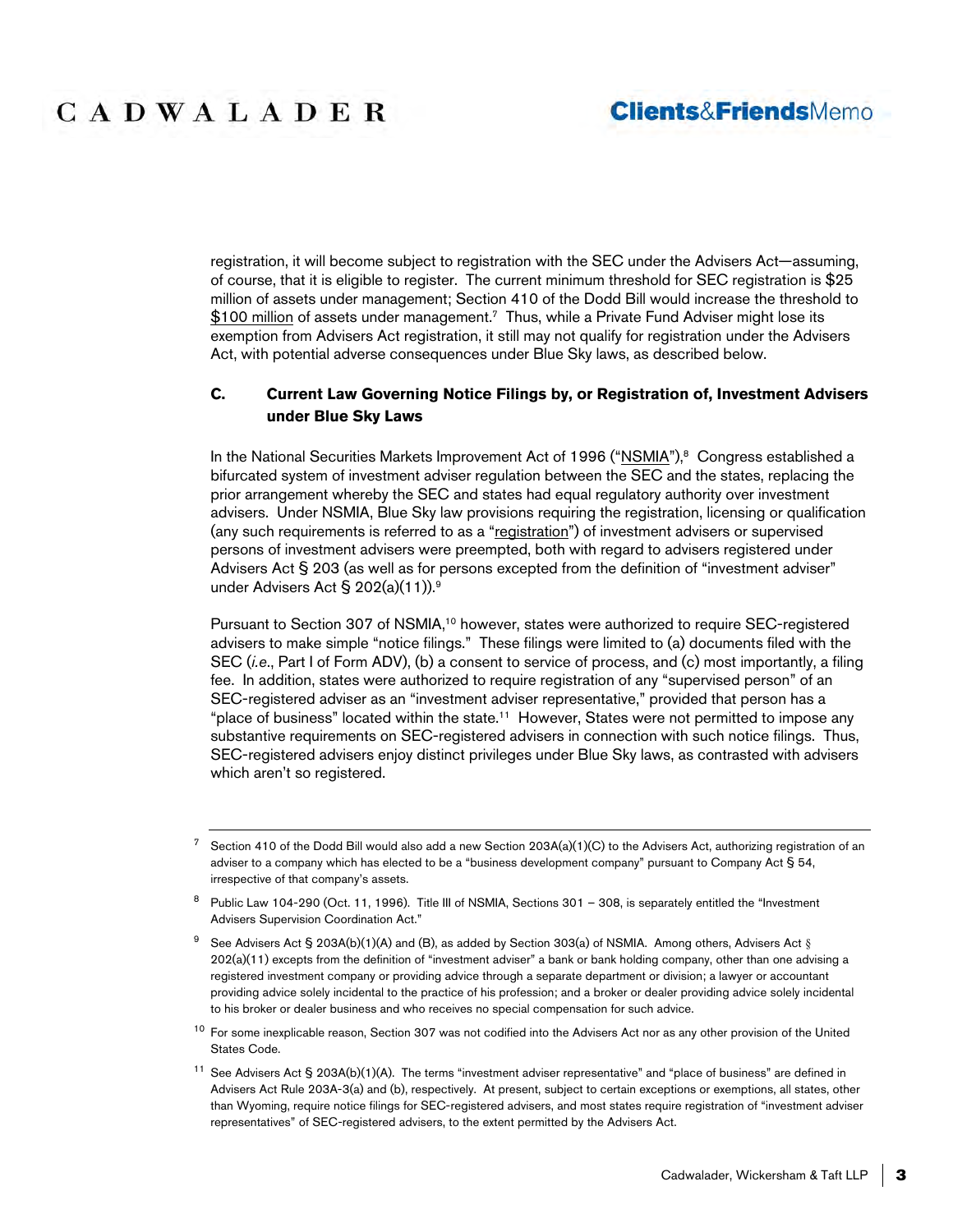### **Clients&FriendsMemo**

Accordingly, investment advisers which are not registered with the SEC, either because they qualify for an exemption under the Advisers Act or because they don't satisfy the assets under management test of Advisers Act § 203A(a)(1)(A), generally may be deemed "investment advisers,"<sup>12</sup> and certain of their personnel may be deemed "investment adviser representatives,"<sup>13</sup> *as such terms may be defined by applicable Blue Sky laws*. In turn, unless a definitional exception or registration exemption is available under an applicable Blue Sky law, such persons may be subject to registration as investment advisers or investment adviser representatives under that state law. There are, however, under current law, some significant preemptive federal restrictions on state registration of investment advisers in Advisers Act § 222 (as amended by Section 304 of NSMIA), as described below. These current law benefits (a) exempt certain advisers from state registration and (b) as to advisers that are registered with more than one state, prevent them from being subject to certain regulatory requirements of multiple states.

*Current Exemption From Registration.* Advisers Act § 222(d) establishes a "national de minimis standard" before a state can require registration of an adviser. In particular, states are preempted from requiring the registration of an adviser *(but not a notice filing by an SEC-registered adviser)*, if the adviser doesn't have a place of business in the state and had fewer than six clients who are residents of that state during the preceding 12-month period. Advisers Act Rule 222-2 defines the term "client" for this purpose, so that a legal entity would generally count as a single client, even if the legal entity had numerous individual owners.<sup>14</sup>

*Current Exemptions from Multiple State Regulation.* First, Advisers Act § 222(b) prohibits states from requiring an adviser to maintain any books or records in addition to those required under the laws of the state in which it maintains its principal place of business, provided that the adviser is registered or licensed in that state and is in compliance with the applicable books and records requirements of such state. Second, Advisers Act § 222(c) prohibits states from requiring an adviser to maintain a higher net capital or post any bond in addition to that required under the laws of the state in which it maintains its principal place of business, provided that the adviser is registered or licensed in that state and is in compliance with the applicable net capital or bonding requirements of such state.<sup>15</sup>

 $12$  As noted above, states may not register persons who are excepted from the definition of "investment adviser" in Advisers Act § 202(a)(11).

<sup>&</sup>lt;sup>13</sup> Some Blue Sky laws use the term "investment adviser agent" or some other term, but "investment adviser representative" or "representative" is the term used in this memorandum.

<sup>&</sup>lt;sup>14</sup> In accordance with the latter rule, an investment adviser may count as a single "client" any legal organization it advises, so long as the adviser provides advice based on the entity's investment objectives, rather than the individual investment objectives of the entity's shareholders, partners, limited partners, members or beneficiaries – *i.e*., ordinarily, there may be no "look through" to count such persons as separate "clients" of the adviser for purposes of the five-client limit in Advisers Act § 222(d).

<sup>&</sup>lt;sup>15</sup> Advisers Act Rule 222-1 defines the terms "place of business" and "principal place of business" for purposes of Advisers Act §§ 222(b), (c), and (d).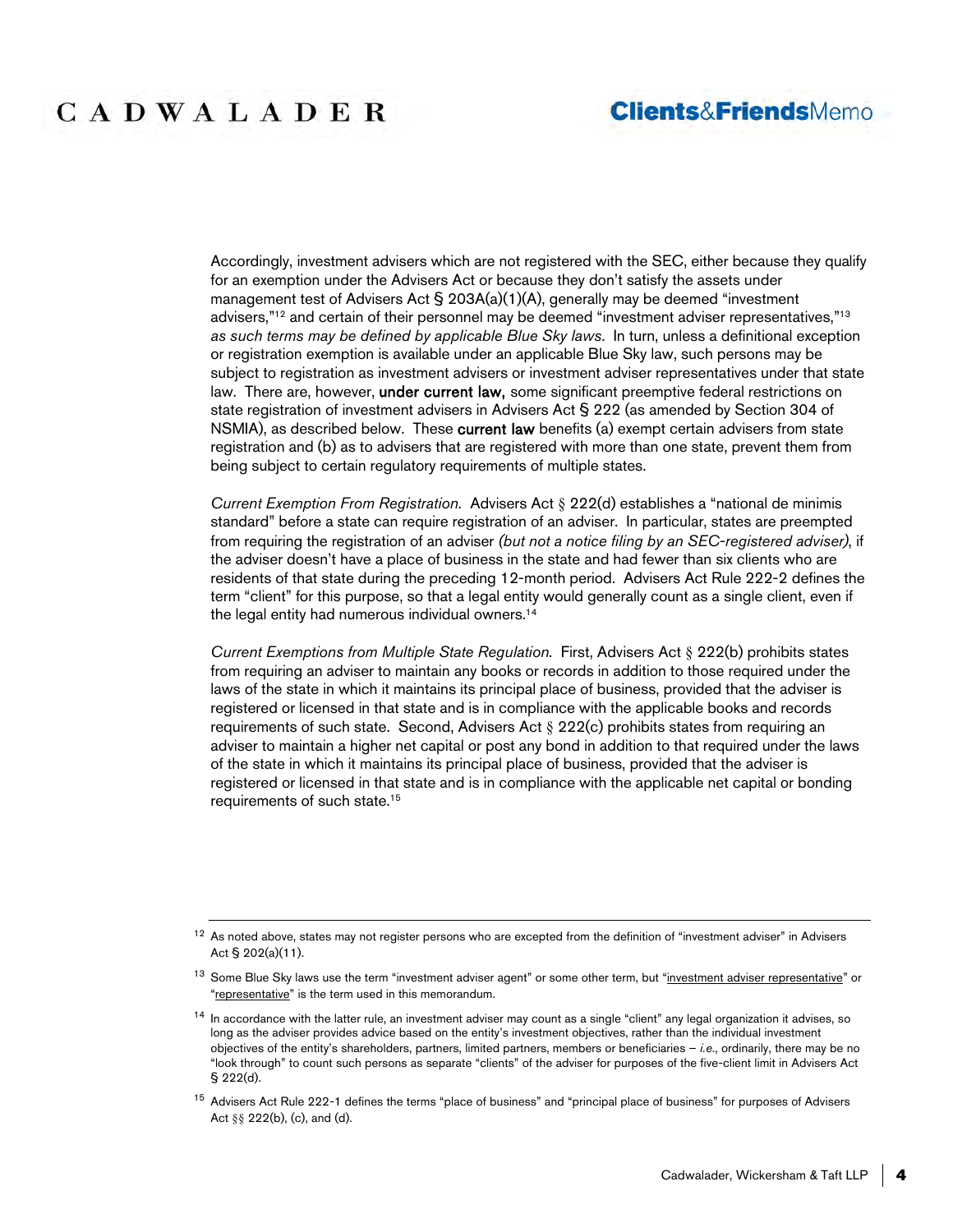### **D. Effect of Dodd Bill on Number of Advisers Required to Register under Blue Sky Laws**

Should Section 410 of the Dodd Bill become law, so as to increase the threshold for SEC registration to \$100 million of assets under management, it is expect that this would "increase the number of advisors under state supervision by 28%."<sup>16</sup> According to David Tittsworth, executive director of the Investment Adviser Association trade group, the proposed change ". . . would shift about 4,200 SEC-registered investment advisors to state regulation."<sup>17</sup> Thus, a significant number of advisers presently registered with the SEC will potentially become subject to state registration, together with their representatives. Further, if the Advisers Act § 203(b)(3) exemption for Private Fund Advisers (that is, the exemption for advisers with fewer than 15 clients) were repealed, "[a]pproximately 1,300 investment advisers would be affected by the new registration requirements."<sup>18</sup> In sum, considering the combined effects of a repeal of the Advisers Act § 203(b)(3) exemption and an increase of the SEC registration threshold to \$100 million of assets, it is expected that a significant number of Private Fund Advisers and their representatives will become subject to state registration.

Conversely, it is anticipated that some Private Fund Advisers presently relying on the Section 203(b)(3) exemption, but currently registered with one or more states, would register with the SEC under the Advisers Act and drop their state registrations (although they may still be required to make notice filings in certain states).

#### **E. Effect of Dodd Bill on Advisers Act § 222(d)**

Private Fund Advisers not eligible to register with the SEC (including those newly ineligible to be SEC-registered) may still benefit from the "national de minimis standard" in Advisers Act § 222(d), as described above. On the other hand, current Advisers Act Rule 203(b)(3)-1, promulgated as a "safe harbor" definition of the term "client" for purposes of Advisers Act § 203(b)(3) and incorporated into Advisers Act Rule 222-2, could be repealed, unless the SEC decides to retain it for purposes of determining whether a "foreign private adviser" exceeds the 14-client limit under revised Section 203(b)(3). If Advisers Act Rule 203(b)(3)-1 is repealed or its application is restricted solely to revised Section 203(b)(3), Advisers Act Rule 222-2 would no longer provide a uniform and objective definition of the term "client" for purposes of the *de minimis* standard in Section 222(d). Further, considering the obvious antipathy towards Private Fund Advisers exhibited by the PFIARA provisions, it's also possible that the SEC could amend Rule 222-2, or adopt a new rule defining the term "client" for purposes of Advisers Act Section 222(d) (and possibly for purposes of other provisions of the Advisers Act), which would require a "look-through" so as to count all or some investors in a Private Fund as separate "clients" of a Private Fund Adviser.

<sup>&</sup>lt;sup>16</sup> This estimate is from page 7 of a summary of an earlier discussion draft of the Dodd Bill circulated by Sen. Dodd in November 2009, available at http://banking.senate.gov/public/\_files/FinancialReformDiscussionDraftRevised111009.pdf.

<sup>17</sup> Melanie Waddell, *Danger & Opportunity: Staggering Toward Reform*, INVESTMENT ADVISOR, Dec. 1, 2009, available at http://www.investmentadvisor.com/Issues/2009/December-2009/Pages/Staggering-Toward-Reform.aspx.

<sup>&</sup>lt;sup>18</sup> Congressional Budget Office Cost Estimate on H.R. 3818 (Nov. 13, 2009) at 2; a copy of this report is available at http://www.govtrack.us/data/us/111/bills.cbo/h3818.pdf.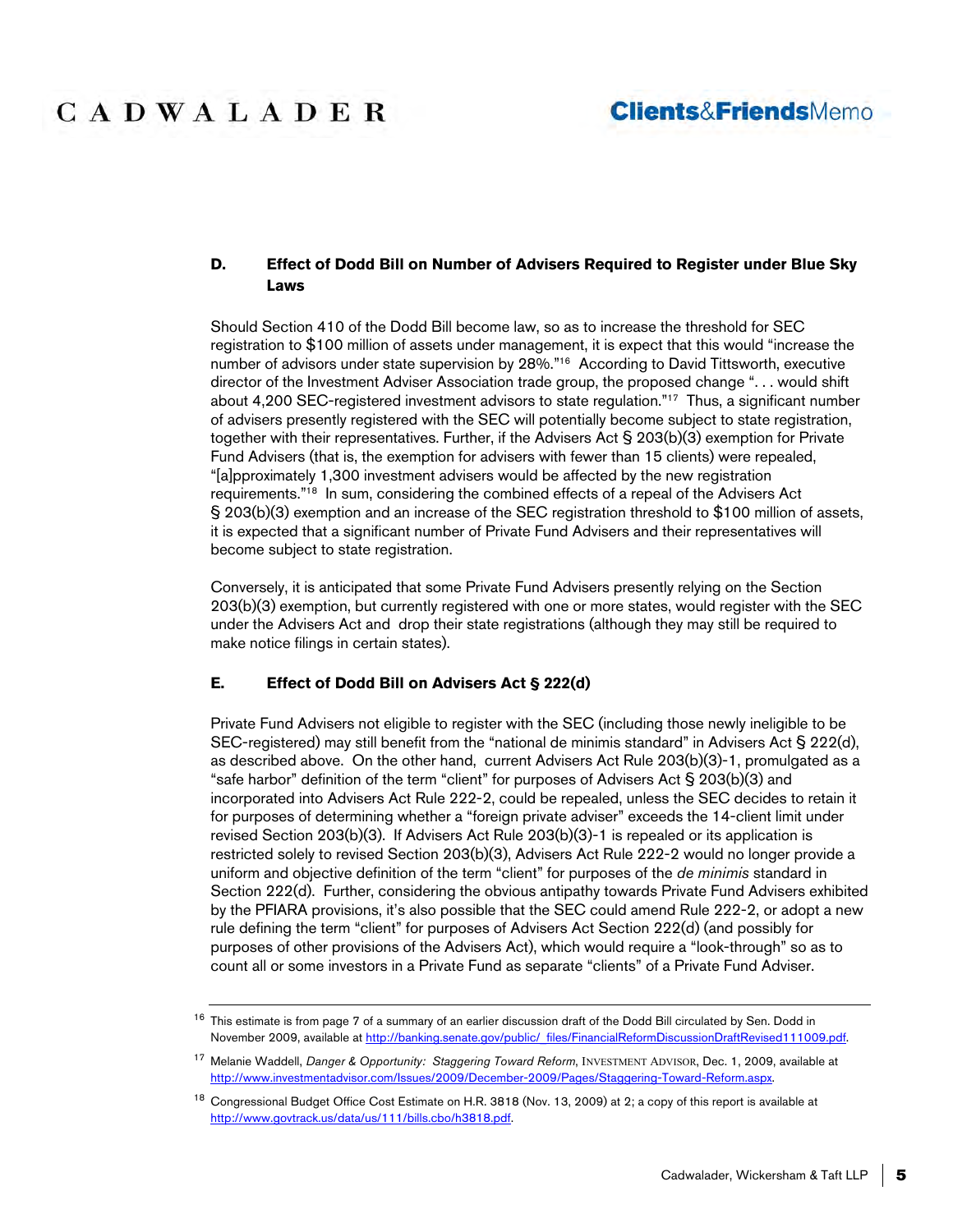### **Clients&FriendsMemo**

### **F. Jurisdictional and Definitional Concerns for Non-SEC-Registered Private Fund Advisers and Their Investment Adviser Representatives under Blue Sky Laws**

In any case, an investment adviser not registered with the SEC will have to consider whether it and any of its personnel may be subject to registration in various states, which first requires consideration as to whether it might fall within the jurisdiction of a particular Blue Sky law because it would be deemed to be "transacting business" in the state. In this regard, under most Blue Sky laws, an investment adviser and its investment adviser representatives would generally be deemed to be transacting business in the state and subject to any registration requirements if they offer investment advice (by telephone, mail, fax, e-mail, Internet, courier, in person, or by any other means) to prospective or actual clients within or from the state (note that, in the case of clients which are corporations or other entities, what matters is the location of the entity's office with which the adviser does business, which may not be the same state where the client entity was organized).<sup>19</sup>

Thus, an adviser not registered with the SEC and its representatives may be subject to registration in multiple states, regardless of whether they have a place of business in a particular state. For example, an adviser with its sole office in State A but with no clients in State A, 15 clients in State B, and 4 clients in State C, may be required to be registered in State A because it's offering advice from that state, as well as in State B, but not in State C, either by reason of Advisers Act § 222(d) or a comparable definitional exception or registration exemption under State C's Blue Sky law (see below).

Once a Private Fund Adviser not registered with the SEC has determined which Blue Sky laws may apply to its business, it must then determine whether it would be deemed an "investment adviser," and whether any of its personnel would be deemed "investment adviser representatives," within the meaning of such statutes. Most Blue Sky laws define the term "investment adviser" in similar fashion to Advisers Act § 202(a)(11).<sup>20</sup>

As regards "investment adviser representatives" of non-SEC registered advisers, the definition of that term is governed solely by Blue Sky law provisions. Thus, for example, 2002 USA § 102(16), which is believed to be fairly typical of most Blue Sky laws, defines the term "investment adviser representative" to mean, in relevant part:

<sup>19</sup> *See, e.g.*, Sections 201(c) and 414 of the 1956 version of the Uniform Securities Act (the "1956 USA"), and Sections 403(a), 404(a), and 610 of the 2002 version of the Uniform Securities Act (the "2002 USA"). One of these Acts has been adopted, but rarely in uniform fashion, by all states, other than California, Florida, Illinois, Louisiana, New York, North Dakota, Ohio, Tennessee, and Texas.

 $^{20}$  By reason of Advisers Act § 203A(b)(1)(B), persons excepted from the federal definition will not be subject to state registration, regardless of how the state law may define the term.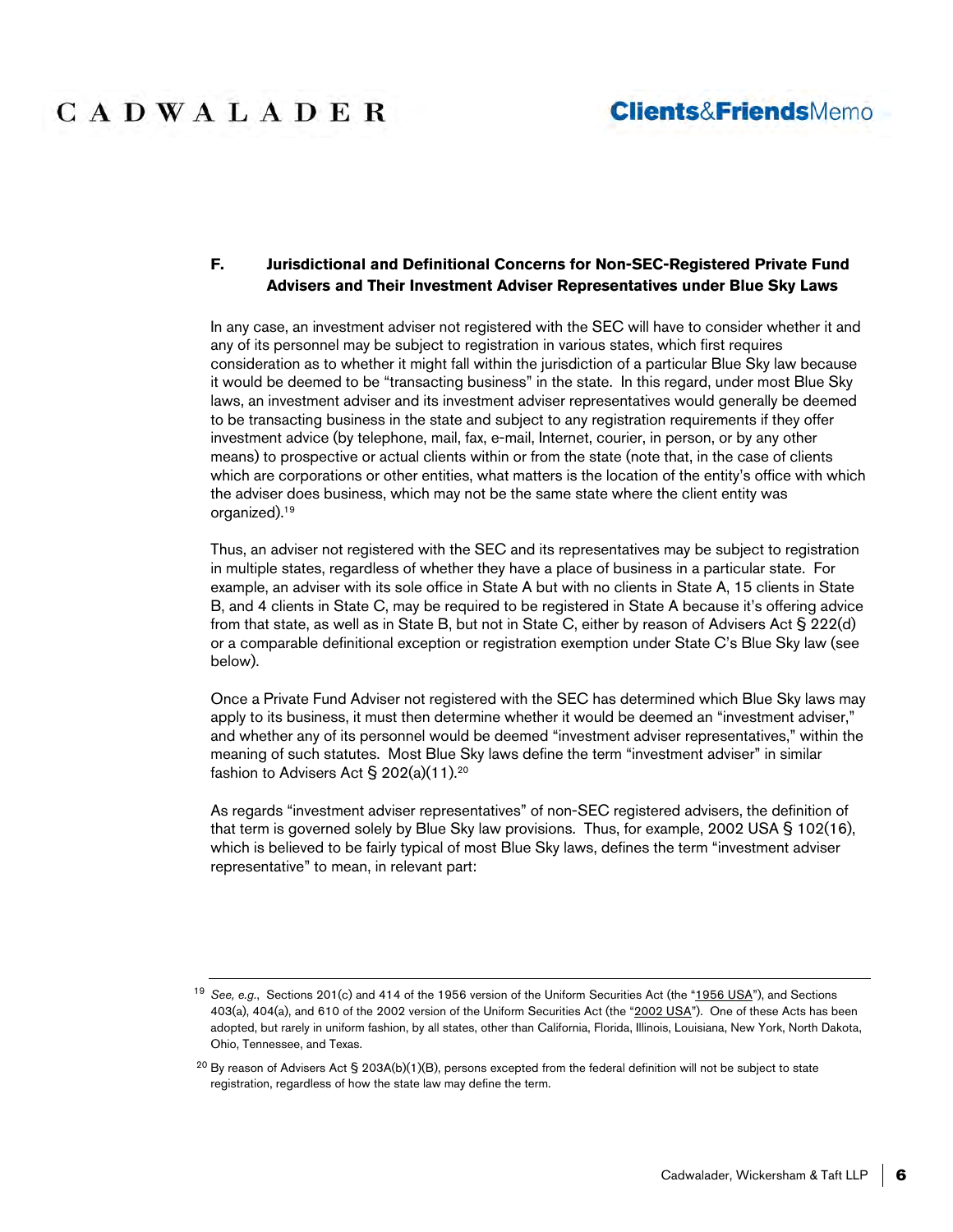### **Clients&FriendsMemo**

# **CADWALADER**

an individual employed by or associated with an investment adviser . . . and who makes any recommendations or otherwise gives investment advice regarding securities, manages accounts or portfolios of clients, determines which recommendation or advice regarding securities should be given, provides investment advice or holds herself or himself out as providing investment advice, receives compensation to solicit, offer, or negotiate for the sale of or for selling investment advice, or supervises employees who perform any of the foregoing. The term does not include an individual who: (A) performs only clerical or ministerial acts . . .

As is typical for Blue Sky laws, however, there are variations among the states in how the term "investment adviser representative" is defined. Thus, an adviser must carefully review each applicable Blue Sky law to determine which of its personnel, if any, would be deemed to be an "investment adviser representative" potentially subject to registration thereunder.

### **G. Jurisdictional and Definitional Concerns for SEC-Registered Private Fund Advisers and Investment Adviser Representatives under Blue Sky Laws**

As a general rule, the same jurisdictional provisions under Blue Sky laws described in part F. above will govern whether a Private Fund Adviser registered with the SEC must effect a notice filing with a given state. Thus, any such adviser will first have to consider whether it would be deemed to be "transacting business" in a given state under its Blue Sky law, so as to potentially trigger the notice filing requirement. Unfortunately, as previously noted, Advisers Act § 222(d) literally preempts only state registration requirements, *but not state notice filing requirements*. Accordingly, while most states have enacted a *de minimis* exception or exemption from notice filings identical or comparable to Advisers Act § 222(d), it would appear that they are free to define the term "client" for purposes of those exceptions or exemptions as they deem appropriate, and could require a Private Fund Adviser to "look through" a Private Fund and count any local investors as "clients" for purposes of any numerical limits in such provisions.

As regards state registration of "investment adviser representatives" of SEC-registered Private Fund Advisers, Advisers Act § 203A(b)(1)(A) and Advisers Act Rule 203A-3 thereunder preempt Blue Sky laws with regard to any "supervised person" who is an "investment adviser representative" with a "place of business" in the state. Initially, the term "supervised person" is defined in Advisers Act § 202(a)(25) to mean:

any partner, officer, director (or other person occupying a similar status or performing similar functions), or employee of an investment adviser, or other person who provides investment advice on behalf of the investment adviser and is subject to the supervision and control of the investment adviser.

Accordingly, if an individual providing advice for an SEC-registered adviser is not "subject to the supervision and control of the investment adviser" (*i.e*., because he or she is claiming independent contractor status), that person would not be covered by the preemptive effect of Advisers Act § 203A(b)(1)(A).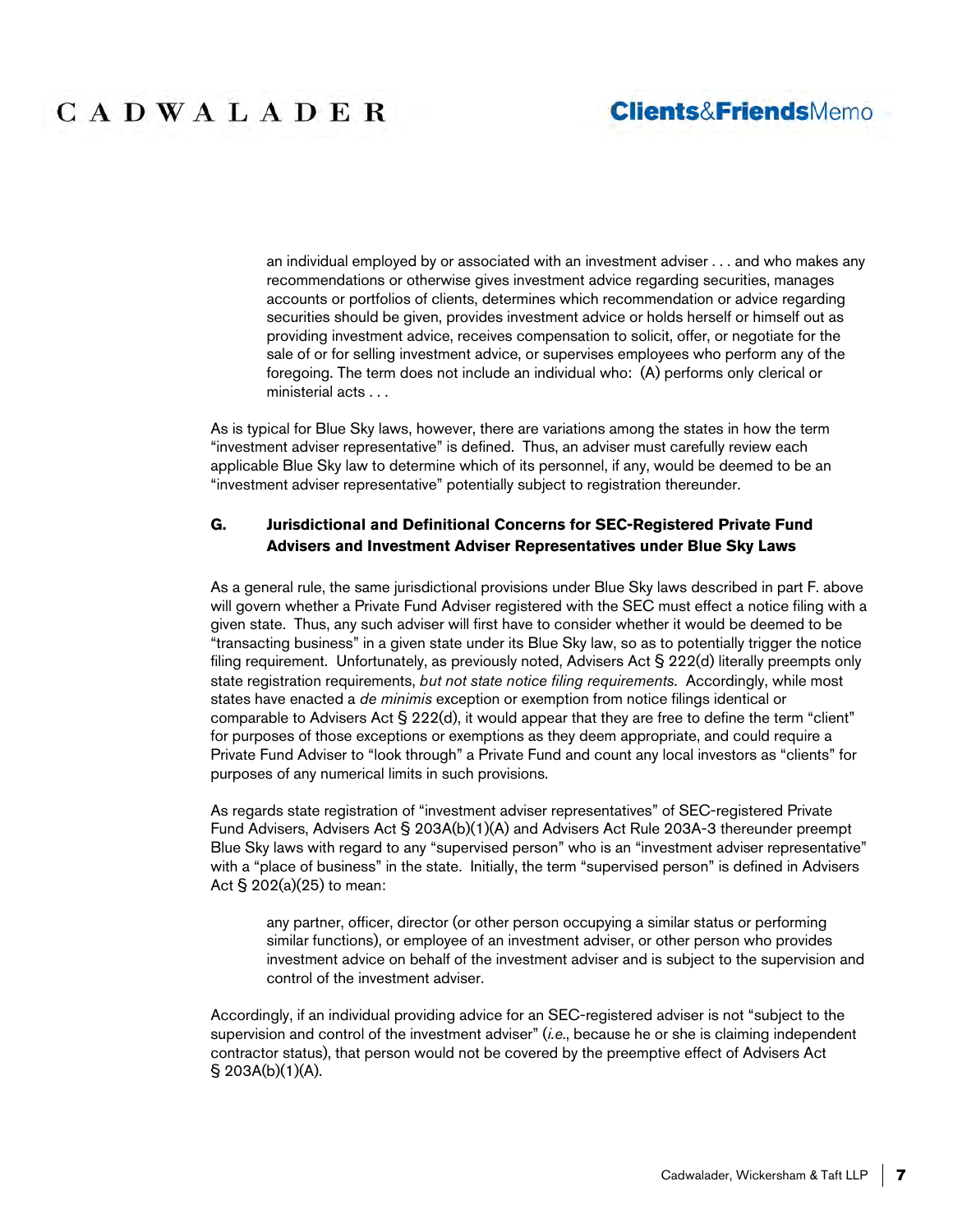Advisers Act Rule 203A-3(a) defines the term "investment adviser representative" to mean a supervised person who has more than five clients who are natural persons, and more than 10% of whose clients are natural persons. However, the Rule excepts natural persons who are "qualified clients" within the meaning of Advisers Act Rule 205-3(d)(1), a Rule which permits payment of compensation to a registered investment adviser based on a share of capital gains upon, or capital appreciation of, the funds of certain types of "qualified clients."<sup>21</sup> In turn, Advisers Act Rule 203A-3(a) excludes from the definition a supervised person who "does not on a regular basis solicit, meet with, or otherwise communicate with clients of the investment adviser," or who provides only impersonal investment advice which doesn't meet the objectives or needs of specific individuals or accounts. Further, Advisers Act Rule 203A-3(b) defines the term "place of business" to mean an office at which the representative regularly provides investment advisory services, solicits, meets with, or otherwise communicates with clients, or is held out to the public as a location at which the representative conducts such activities.

It is noted, however, that Advisers Act Rule 203A-3(a)(4) defines the term "client" for purposes of that rule, by reference to Advisers Act Rule 203(b)(3)-1, so that a Private Fund advised by a Private Fund Adviser would ordinarily be deemed the "client," and not any investors therein. Thus, as discussed in part E. above, if the SEC were to use the enactment of Section 403 of the Dodd Bill as a pretext to repeal Rule 203(b)(3)-1 or to amend it so as to apply solely to revised Advisers Act § 203(b)(3), and doesn't amend Advisers Act Rule 203A-3 or adopt a new rule defining the term "client" for purposes of that rule or in general, it's possible that investors in a Private Fund advised by a Private Fund Adviser would be considered to be separate "clients" of the Adviser for purposes of determining whether a supervised person of the Adviser must register as a representative in a given state.

Accordingly, while at present the SEC has effectively limited the states' ability to register supervised persons of SEC-registered investment advisers to those individuals with a physical office in the state who provide advisory services to a significant number of so-called "retail" clients, it's possible that the revisions contemplated by the Dodd Act, coupled with action (or inaction) on the part of the SEC, could expand the number of states in which "investment adviser representative" registration may be required. In the case of Private Fund Advisers, however, since natural persons investing in the Private Funds they advise are typically "qualified clients" within the meaning of Advisers Act Rule 205-3(d)(1) (so that the adviser may receive performance-based compensation), even if a "look-through" were required to count such investors as "clients" of the adviser, it would be anticipated that it would be fairly rare for a supervised person of an SECregistered Private Fund Adviser to be subject to state registration as a representative.

 $21$  In particular, a natural person with at least \$750,000 under the adviser's management, or who has a net worth (alone or joint with spouse) of more than \$1,500,000, is a "qualified client" under Rule 205-3(d)(1).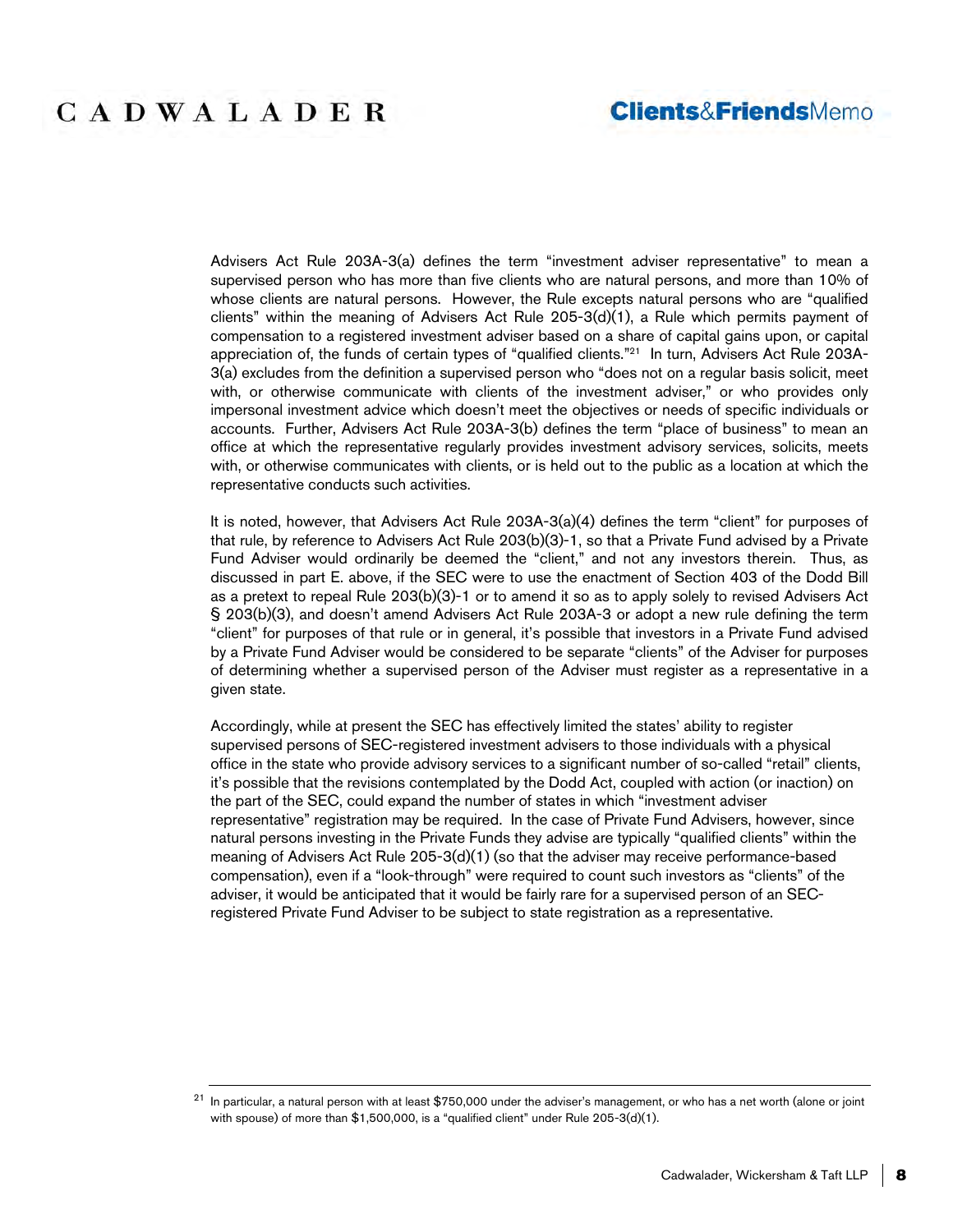### **Clients&FriendsMemo**

### **H. Definitional Exceptions and Exemptions from Registration and Notice Filings for Private Fund Advisers and Investment Adviser Representatives under Blue Sky Laws**

Once a Private Fund Adviser determines that it and its personnel may be subject to registration or, in the case of an SEC-registered Private Fund Adviser, a notice filing, under a particular Blue Sky law because it may be deemed to be transacting business in the state, it should look for definitional exceptions or registration exemptions thereunder. Irrespective of the *de minimis* exemption provided by Advisers Act § 222(d), most Blue Sky laws presently except from the definition of the term "investment adviser," or exempt from investment adviser registration or a notice filing, a person with no place of business in the state if (a) its only clients in the state are certain institutions, or (b) during any period of 12 consecutive months the person has no more than five clients in the state, other than the permitted institutions.<sup>22</sup> In the case of Blue Sky laws providing such a definitional exception, the adviser's personnel would not be "investment adviser representatives" subject to registration, because they wouldn't be employed by or associated with an "investment adviser"; in the case of Blue Sky laws providing an exemption from investment adviser registration or a notice filing, there are comparable exemptions from investment adviser representative registration for a person employed by or associated with an adviser exempt from registration or a notice filing.<sup>23</sup> It is noted that these exceptions and exemptions in the Blue Sky laws are far from uniform – for example, some states (such as New York) don't condition their exemptions on the adviser's having no place of business in the state, the permitted institutional clients may vary significantly from state to state, and most Blue Sky laws are silent as to how to count "clients" for purposes of their *de minimis* exceptions or exemptions. Accordingly, an adviser and its personnel seeking to rely on such state exceptions or exemptions must be careful to assure themselves that they're either restricting their clients in the state to permitted institutions, or that they haven't exceeded the permitted number of non-institutional clients.

### **I. Registration Requirements for Non-SEC-Registered Private Fund Advisers and Investment Adviser Representatives under Blue Sky Laws**

In the absence of the availability of Advisers Act § 222(d) preemption or a definitional exception or registration exemption under an applicable Blue Sky law, a Private Fund Adviser not registered with the SEC and its personnel will become subject to registration thereunder. Unlike registrations under the Advisers Act, state investment adviser registrations may be far more complicated, timeconsuming, and expensive, and, of course, there's no federal counterpart to state investment adviser representative registration.

While most states require investment adviser applicants to submit at least Part I.A of the same Form ADV advisers are required to file with the SEC, together with the requisite filing fee, many states typically also require applicants to file Parts I.B and II of Form ADV, together with additional documentation and a variety of state-specific forms. In the case of investment adviser

<sup>22</sup> *See*, *e.g.*, 1956 USA § 401(f) and 2002 USA §§ 403(b)(1)(A) and (B), 403(b)(2), 405(b)(1)(A) and (B), and 405(b)(2).

<sup>23</sup> *See*, *e.g.*, 2002 USA § 404(b)(1).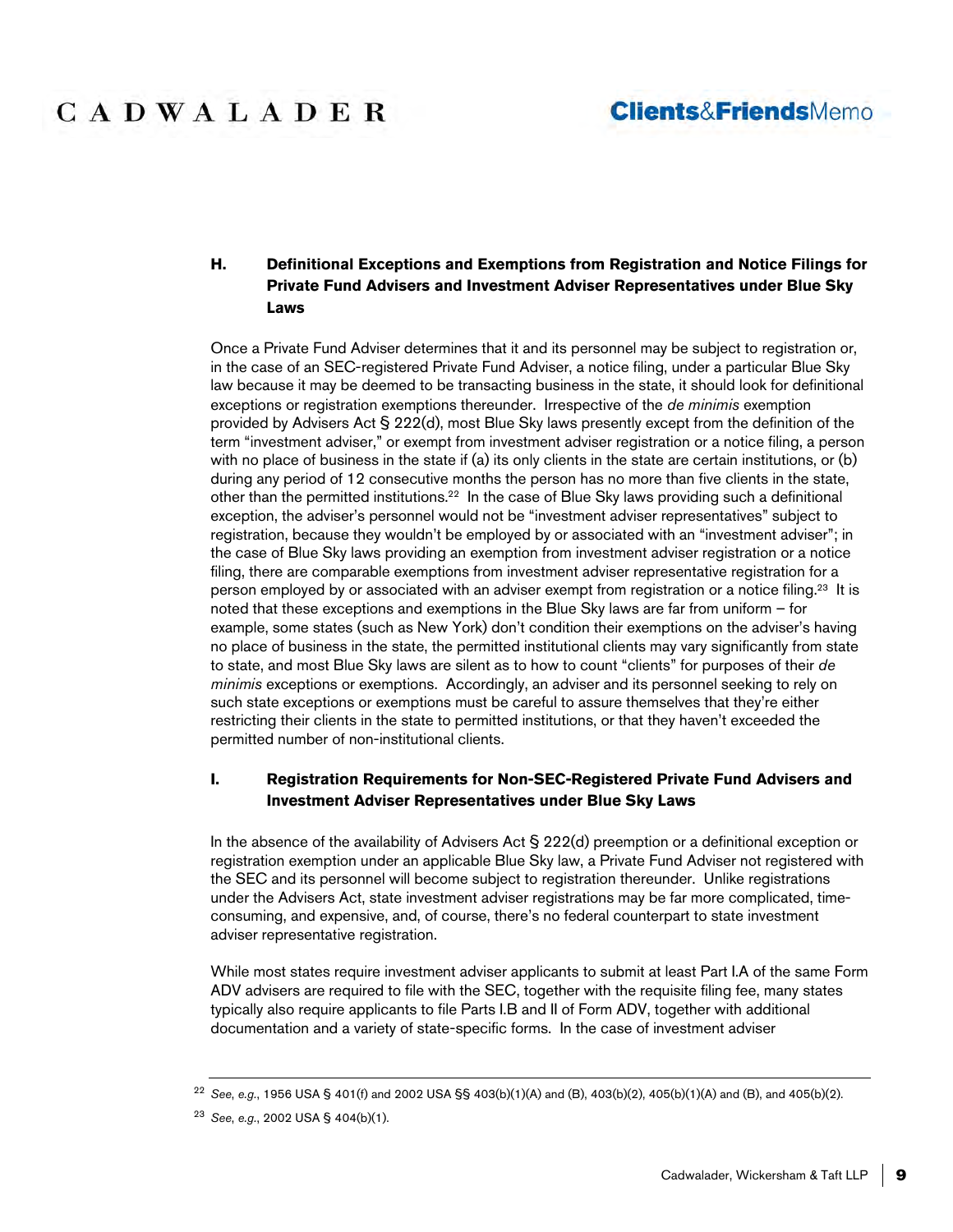### **Clients&FriendsMemo**

representative applicants, they are typically required to submit a "Form U4" (the same application used by registered representatives of broker-dealers), together with the requisite filing fee, and proof that they passed the Uniform Investment Adviser Law Examination (Series 65) administered by the Financial Industry Regulatory Authority ("FINRA") or another acceptable FINRA exam, or that they have earned a certification from one of certain designated professional organizations (such as Chartered Investment Counselor, Chartered Financial Analyst, or Certified Financial Planner). Certain states require advisers to satisfy minimum net capital requirements and/or post surety bonds (there are no such requirements for SEC-registered advisers).

In identical or comparable fashion to the Advisers Act and the SEC's rules thereunder, among other requirements, state laws and rules also typically require advisers to maintain certain books and records, to provide a copy of Part II of their Form ADV's or a comparable brochure to clients and prospective clients, to comply with certain conditions with regard to their advisory contracts (including restrictions on certain types of fees), and to file periodic reports with the state. In most states, advisers and investment adviser representatives must renew their registrations annually, and certain states require advisers to separately register each branch office in the state.

While Advisers Act §§ 222(b) and 222(c) provide some relief to state-registered advisers by allowing the Blue Sky law of the adviser's principal place of business to control its books and records, net capital and bonding requirements, the initial and ongoing requirements for registered advisers and their representatives may still vary significantly from state to state, as may the manner in which particular states administer and enforce their laws and rules. Thus, for example, while New York doesn't impose any net capital or surety bond requirements on its registered advisers, New Jersey requires advisers who have custody of clients' funds or securities to either maintain a minimum capital of \$25,000 or post a \$25,000 surety bond. Likewise, while New York has no restrictions on advisory contracts, Alaska's law prohibits compensation of advisers on the basis of a share of capital gains upon, or capital appreciation of, a client's funds, in similar fashion to Advisers Act  $\S 205(a)(1)$ , but goes on to permit the state administrator, on request, to waive that prohibition for contracts conforming to Advisers Act § 205. Accordingly, advisers registered in Alaska must specifically request and obtain, on a case-by-case basis and at the sole discretion of the administrator, a waiver to permit fees which would be automatically allowable under the exemption in SEC Advisers Act 205-3. In addition, state requirements regarding custody of client funds and securities vary and may be incompatible with one another.

In sum, while advisers subject to state registration must comply with requirements comparable to those imposed on SEC-registered advisers, in many, if not most, instances, state requirements are more burdensome than the SEC's.

#### **J. Recommendations**

If Sections 403 and 410 of the Dodd Bill were to be enacted as proposed, it is imperative that a definition of "client" be retained for purposes of Advisers Act § 222(d) and Advisers Act Rule 203A-3, and preferably without a requirement that an adviser "look through" an entity it advises to count investors as separate clients, so as to preserve the preemptive effect of those provisions, and avoid a "crazy quilt" of Blue Sky laws, rules or interpretations as to how clients should be counted for purposes of those provisions.